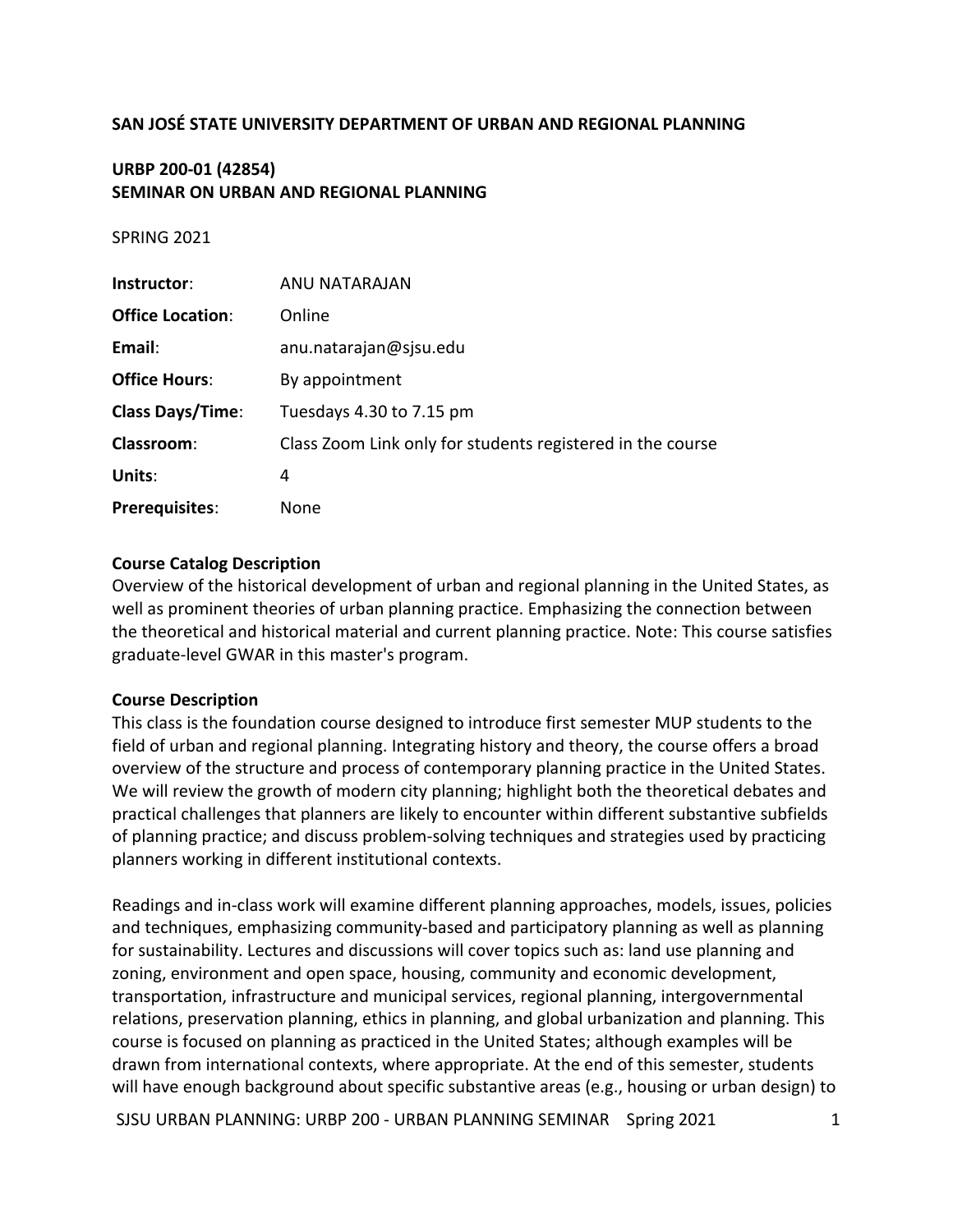help them decide how they may want to focus their subsequent coursework and professional work.

# **Seminar on Urban and Regional Planning, URBP 200 Spring 2021 Anu Natarajan**

# **Course Learning Outcomes**

Upon successful completion of the course, students will be able to:

1. Describe and explain why planning is undertaken by communities, cities, regions, and nations;

2. Describe and explain the impact planning is expected to have at the community, city, region, and nation-level;

3. Describe and explain the growth and development of places over time and across space, including the evolution of the social and spatial structure of urban agglomerations, and the significance of the natural (e.g. climate, topography, available construction; materials) and human-made (e.g. political, religious, economic, defense) determinants of urban form;

4. Discuss and critically evaluate the important contributions to the field of urban and regional planning made by influential individuals such as Pierre L'Enfant, Daniel Burnham, Frederick Law Olmsted, Patrick Geddes, Jacob Riis, Ebenezer Howard, Robert Moses, Jane Jacobs, William Levitt, and Ian McHarg, among others;

5. Describe the major historical antecedents during the late 19th and early 20th century that led to the development of the field of urban and regional planning in the U.S. These include but are not limited to the Sanitary Reform movement, the City Beautiful/Municipal Arts Movement, Burnham's Chicago Plan, 1929 Regional Plan of New York and Its Environs;

6. Describe and critically evaluate planning theories (e.g. Rational Planning, Incremental Planning, Communicative Action, and Advocacy Planning), behaviors, and structures that frame the field of urban and regional planning and explain how those theories can bring about sound planning outcomes;

7. Describe the three main sections of the AICP Code of Ethics and apply the rules of conduct (Section B) to examples of ethical dilemmas that professional planners are likely to face during their career, including, but not limited to the ethics of public decision-making, research, and client representation;

8. Summarize the relationships between past, present, and future in planning domains, and identify how methods of design, analysis, and intervention can influence the future;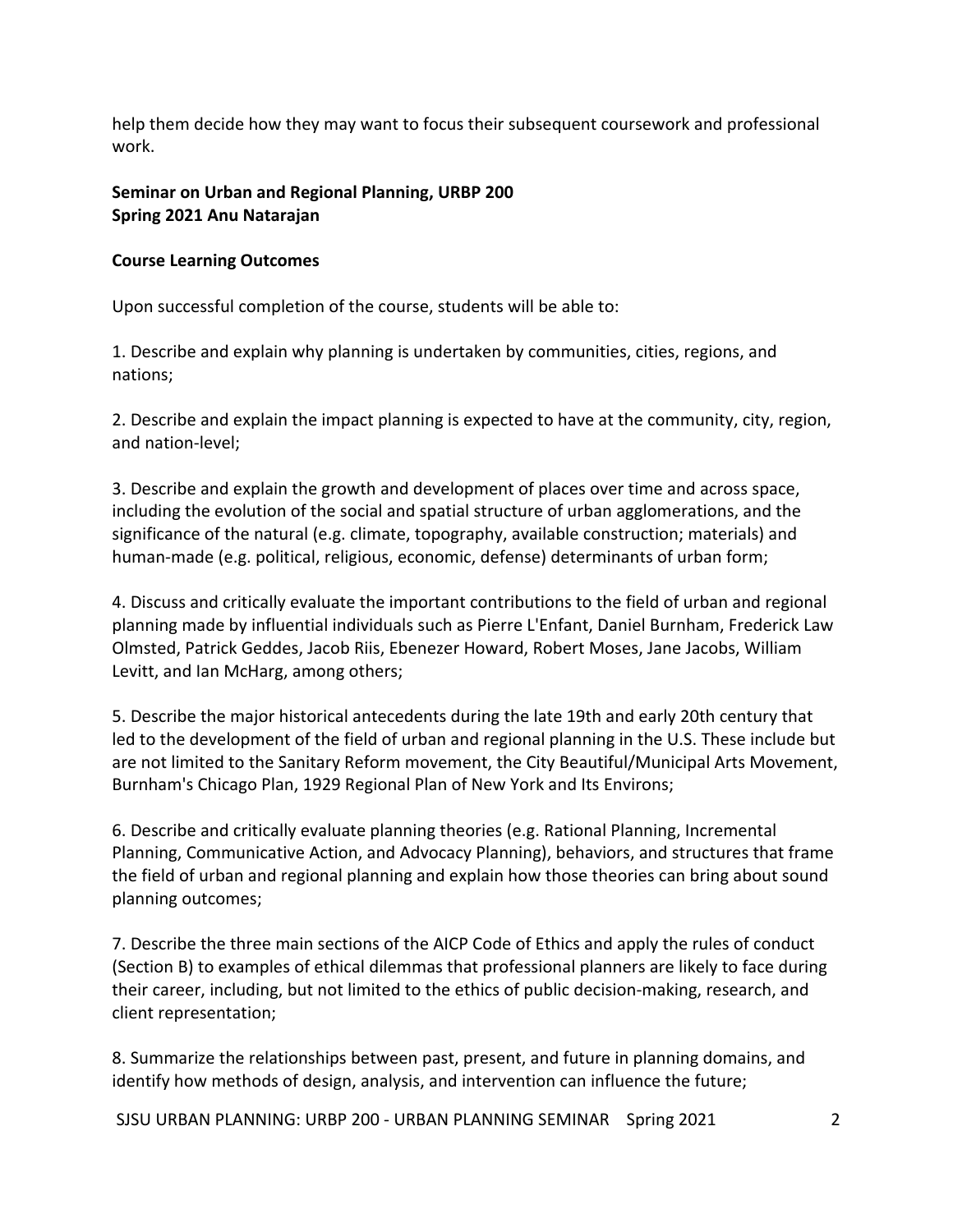9. Prepare high-quality, grammatically correct written documents prepared using standard conventions for professional written English.

10. Analyze and communicate planning knowledge to a variety of stakeholders

### **Planning Accreditation Board (PAB) Knowledge Components**

This course partially covers the following PAB Knowledge Components:

1. a) Purpose and Meaning of Planning: appreciation of why planning is undertaken by communities, cities, regions, and nations, and the impact planning is expected to have.

1. b) Planning Theory: appreciation of the behaviors and structures available to bring about sound planning outcomes.

1. d) Human Settlements and History of Planning: understanding of the growth and development of places over time and across space.

1. e) The Future: understanding of the relationships between past, present, and future in planning domains, as well as the potential for methods of design, analysis, and intervention to influence the future.

1. f) Global Dimensions of Planning: appreciation of interactions, flows of people and materials, cultures, and differing approaches to planning across world regions

2. a) Research: tools for assembling and analyzing ideas and information from prior practice and scholarship, and from primary and secondary sources.

2. b) Written, Oral and Graphic Communication: ability to prepare clear, accurate and compelling text, graphics and maps for use in documents and presentations.

2. e) Planning Process Methods: tools for stakeholder involvement, community engagement, and working with diverse communities.

A complete list of the PAB Knowledge Components can be found at:

https://www.sjsu.edu/urbanplanning/graduate/masters-in-urban-planning/pab-knowledge.php

**Required Textbooks Textbooks**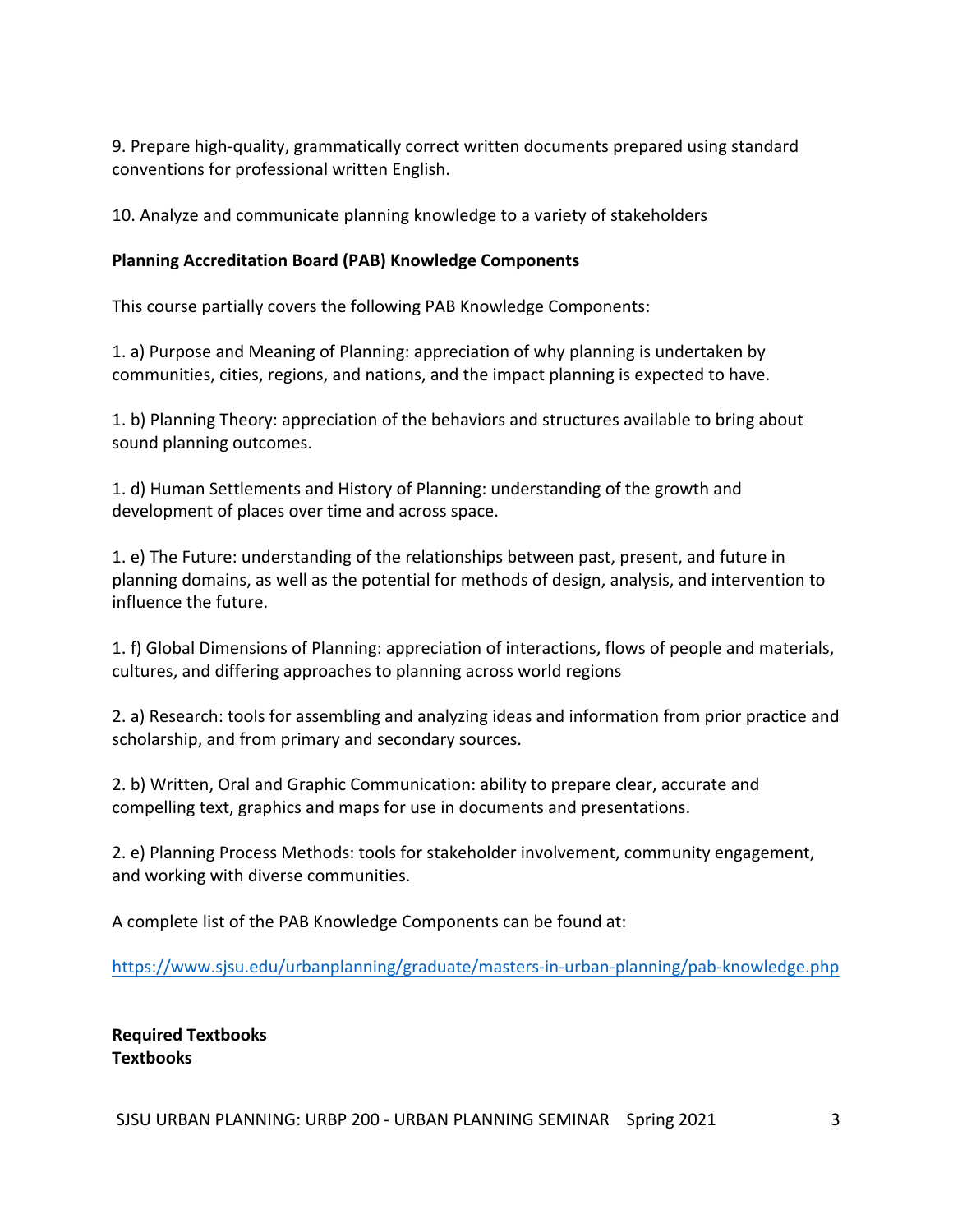LeGates, Richard & Frederic Stout. 2003. The City Reader, 5th edition (later editions are fine too). New York: Routledge. ISBN-13 978-0-415-55665-1 [City Reader]

Additional articles and readings may be assigned during the course of the semester.

# **Very Highly Recommended Textbooks**

# *Planning Theory*

Friedmann, John. 1987. Planning in the public domain: From knowledge to action. Princeton, NJ: Princeton University Press.

# *Planning History*

Hall, Peter. (1988). Cities of Tomorrow. Hoboken, NJ: Wiley-Blackwell.

# **Course Requirements and Assignments**

The unique circumstances surrounding the Coronavirus Pandemic have required us to use remote teaching/learning modalities. We will meet via Zoom, we will use breakout rooms to conduct in-class discussions, and we will use short audio/video narratives to engage with the course materials.

# **I. In-Class Engagement (25 %)**

Attendance at every synchronous class is expected. All assigned readings must be completed before a synchronous class session or in conjunction with assignments and tasks that have been assigned for completion during a particular week. Your familiarity with assigned readings, especially your ability to critique them and integrate them within class discussions will help to determine your class participation grade. It is crucial to the quality of class discussions that you stay current with the readings. You are expected to read local/regional newspapers as well as online newspapers and journals devoted to planning issues. This component will include three mini-assignments or exercises.

Exercise 1: Reading the City Exercise 2: Review of Urbanist Exercise 3: Follow an Ordinance

# **II.** ASSIGNMENT 1: Profile of Historical Moment or Historical Figure (15%)

You will discuss a key moment in planning history. You can also choose a historical figure who influenced planning. This will be a class presentation in a pecha kucha style. Pecha Kucha is a presentation form of 20 images for 20 seconds. The slides change automatically and the speaker must synchronise their speech with the images. It's sometimes also called a 20×20 presentation. So the entire presentation always lasts for exactly 6 minutes and 40 seconds.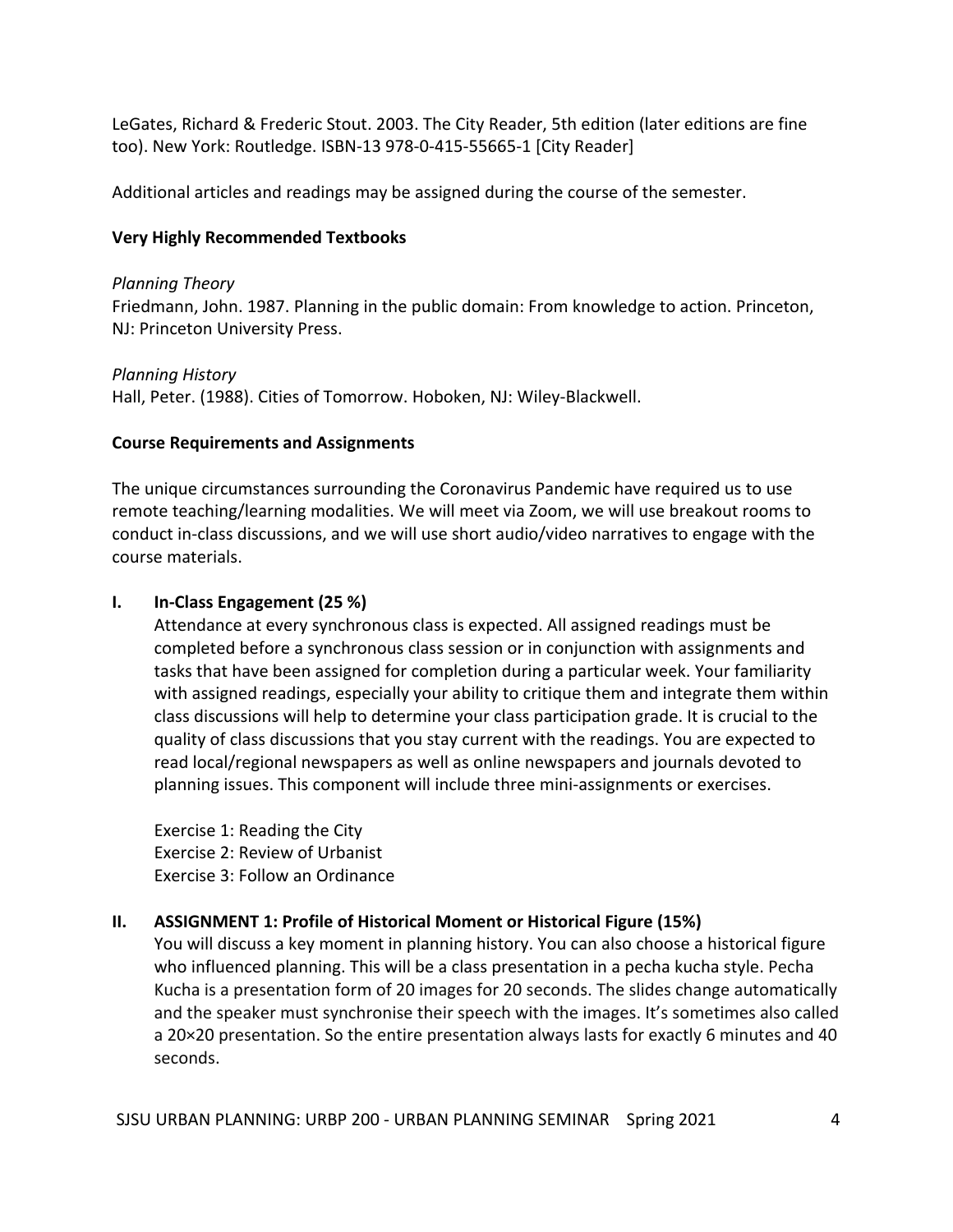# **III. ASSIGNMENT 2: What Planners Do – Project (20%)**

The purpose of the project is to understand professional planning from the perspective of an individual planner. You are expected to critically examine the work that planners do and understand how their work is shaped by their own values, ideologies, personalities, and organizational circumstances (4000 to 5000 words). (Engagement Credit)

**IV.** ASSIGNMENT 3: Review of a Book related to the intersections of Race and Place (20%) You will read and review a book approved by the instructor addressing the intersections between race, place, and planning. Your original review will be about approximately 1500-2000 words. A list of books will be provided for you to choose from. You can also select a relevant book not on the list, which will need the instructor's approval.

# **V. Take Home Exam (20%)**

The final exam questions will ask you to integrate and synthesize knowledge.

# **GRADING INFORMATION**

| Assignment                                                                                                | Due Date/s | % of Course Grade | <b>Course Learning</b><br><i><b>Objectives</b></i> |
|-----------------------------------------------------------------------------------------------------------|------------|-------------------|----------------------------------------------------|
| In-class<br>engagement/Exercises                                                                          | Continuous | 25%               | $1 - 10$                                           |
| Profile of planning<br>influencers/influence<br>- Class Presentation                                      | March 9    | 15%               | 3,4,5,6,8                                          |
| The State of the<br>Planning Profession -<br><b>Extended Semester</b><br>Project (Engagement<br>Activity) | April 27   | 20%               | $1 - 10$                                           |
| Book Review and<br>Discussion                                                                             | May 11     | 20%               | $1-6, 8$                                           |
| Take Home Final Exam<br><b>Essay Format</b>                                                               | May 22     | 20%               | 2, 3, 4, 5, 6, 7                                   |

Your grade will be based on the following assignments:

# **Submission Deadlines**

I will not grade unexplained late submissions unless there are unique circumstances. Under extenuating circumstances, you may be able to receive an extension in the submission deadlines for assignments II, III, and IV. You will have to write to me before the due date and explain your unique situation and request an extension.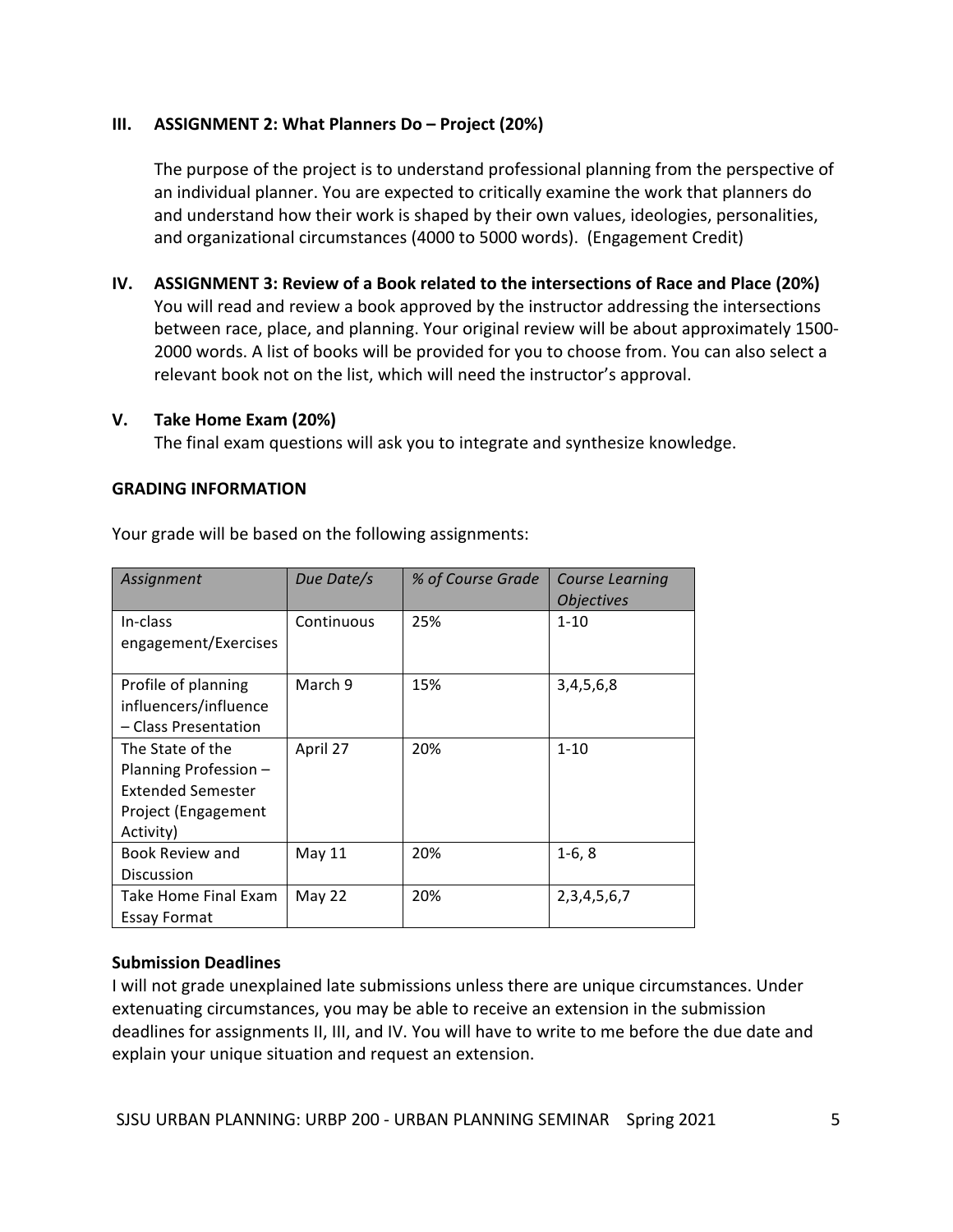# **GWAR**

This course satisfies the graduate GWAR requirement at SJSU. In order to meet the GWAR requirement, you must receive at least a "B" grade in Assignment II and Assignment III. Students who receive a grade below "C: in these assignments will not meet the GWAR requirement, even if the overall grade for the class is higher.

The course grade is based on completion of the five assignments and on a participation component. A student's total points earned out of 100 points will be determined and, using the following grading scheme, will be converted into a letter grade:

| Grade          | Points      | Percentage |
|----------------|-------------|------------|
| A plus         | 960 to 1000 | 96 to 100% |
| А              | 930 to 959  | 93 to 95%  |
| A minus        | 900 to 929  | 90 to 92%  |
| <b>B</b> plus  | 860 to 899  | 86 to 89 % |
| R              | 830 to 859  | 83 to 85%  |
| <b>B</b> minus | 800 to 829  | 80 to 82%  |
| C plus         | 760 to 799  | 76 to 79%  |
| C              | 730 to 759  | 73 to 75%  |
| C minus        | 700 to 729  | 70 to 72%  |
| D plus         | 660 to 699  | 66 to 69%  |
| D              | 630 to 659  | 63 to 65%  |
| D minus        | 600 to 629  | 60 to 62%  |

# **Course Workload**

Following University Policy S16-9, "Success in this course is based on the expectation that students will spend, for each unit of credit, a minimum of 45 hours over the length of the course (normally three hours per unit per week) for instruction, preparation/studying, or course related activities, including but not limited to internships, labs, and clinical practice. Other course structures will have equivalent workload expectations as described in the syllabus."

URBP 200 is a four-unit class. You can expect to spend a minimum of nine hours per week in addition to time spent in class and on scheduled tutorials or activities. Special projects or assignments may require additional work for the course. Careful time management will help you keep up with readings and assignments and enable you to be successful in all of your courses. For this class, you may have to undertake activities outside of class hours such as attending community events or conducting interviews with planners. Additional details on how to complete these activities will be discussed in class and as part of assignment guidelines.

# **Classroom Protocols**

SJSU URBAN PLANNING: URBP 200 - URBAN PLANNING SEMINAR Spring 2021 6 In Spring 2021, we are in a unique situation because of the pandemic. However, students are expected to attend every synchronous class. Attendance will be recorded regularly.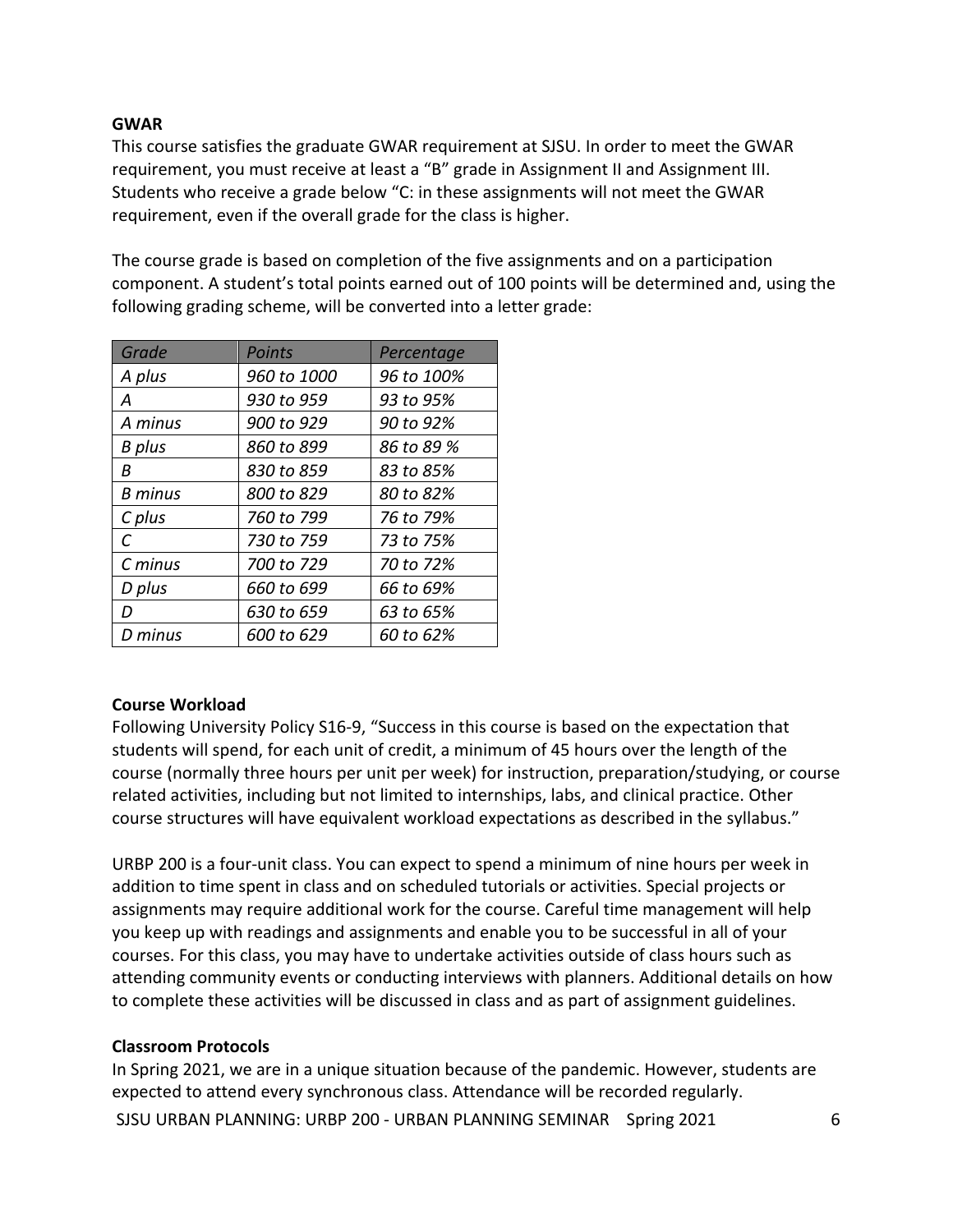Engagement points can be earned by attending class and participating in activities that occur during class.

# **Zoom Classroom Etiquette**

- Mute Your Microphone. To help keep background noise to a minimum, make sure you mute your microphone when you are not speaking.
- Be Mindful of Background Noise and Distractions. Find a quiet place to "attend" class, to the greatest extent possible.
- Position Your Camera Properly. Be sure your webcam is in a stable position and focused at eye level. You are required to have your camera on unless there is a compelling reason to not do so.
- Use appropriate virtual backgrounds. If using a virtual background, it should be appropriate and professional and should NOT suggest or include content that is objectively offensive, demeaning, or threatening.
- Do not use your electronic devices for purposes not relevant to the class and/or when it is distracting to others or keeps you from being engaged in class.

# **Recording Zoom Classes**

This course or portions of this course (i.e., lectures, discussions, and student presentations) will be recorded for instructional or educational purposes. The recordings will only be shared with students enrolled in the class. The recordings will be deleted at the end of the semester. If, however, you would prefer to remain anonymous during these recordings, then please speak with the instructor about possible accommodations (e.g. temporarily turning off identifying information from the Zoom session, including student name and picture, prior to recording). Students are prohibited from recording course materials and/or distributing downloaded recordings outside of the class.

# **University Policies**

Per University Policy S16-9, university-wide policy information relevant to all courses, such as academic integrity, accommodations, etc. will be available on Office of Graduate and Undergraduate Programs' Syllabus Information web page at http://www.sjsu.edu/gup/syllabusinfo

Make sure to visit this page to review and be aware of these policies and resources.

# **Plagiarism and Citing Sources Properly**

Plagiarism is the use of someone else's language, images, data, or ideas without proper attribution. It is a very serious offense both in the university and in your professional work.

Plagiarism will lead to grade penalties and a record filed with the Office of Student Conduct and Ethical Development. In severe cases, students may also fail the course or even be expelled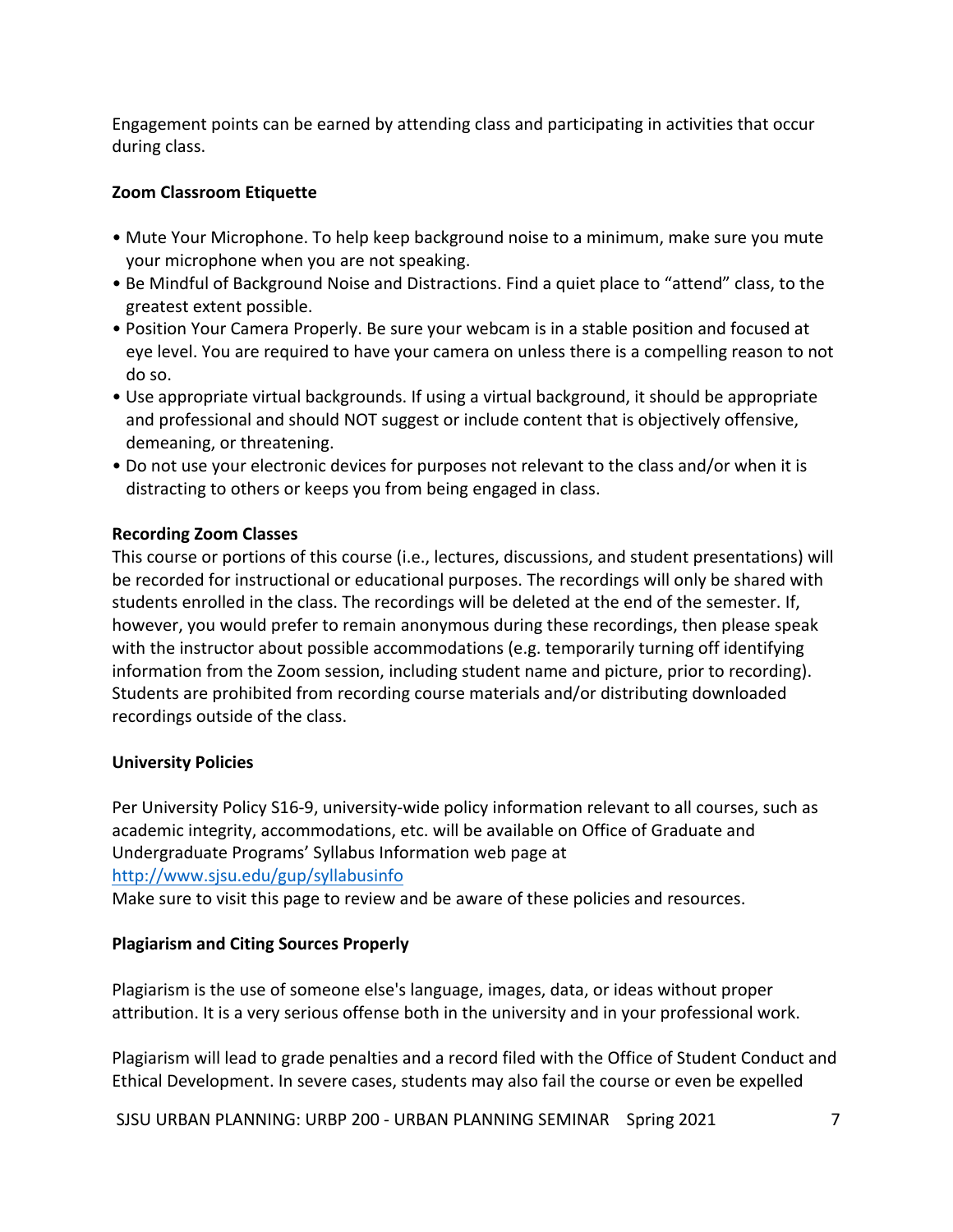from the university. If you are unsure what constitutes plagiarism, it is your responsibility to make sure you clarify the issues before you hand in draft or final work.

Learning when to cite a source is an art, not a science. However, here are some common examples of plagiarism that you should be careful to avoid:

• Using a sentence (or even a part of a sentence), that someone else wrote without identifying the language as a quote by putting the text in quote marks and referencing the source.

- Paraphrasing somebody else's theory or idea without referencing the source.
- Using a picture or table from a webpage or book without referencing the source.
- Using data some other person or organization has collected without referencing the source.

# **Citation style**

It is important to properly cite any references you use in your assignments. The Department of Urban and Regional Planning uses Kate Turabian's A Manual for Writers of Research Papers, Theses, and Dissertations, 9th edition (University of Chicago Press, 2018, ISBN: 9780226430577). Please follow the Author-Date format for work submitted. Use the Citation Quick Guide available at:

https://www.chicagomanualofstyle.org/turabian/turabian-author-date-citation-quickguide.html

# **Library Liaison**

The SJSU Library Liaison for the Urban and Regional Planning Department is Ms. Peggy Cabrera (peggy.cabrera@sjsu.edu )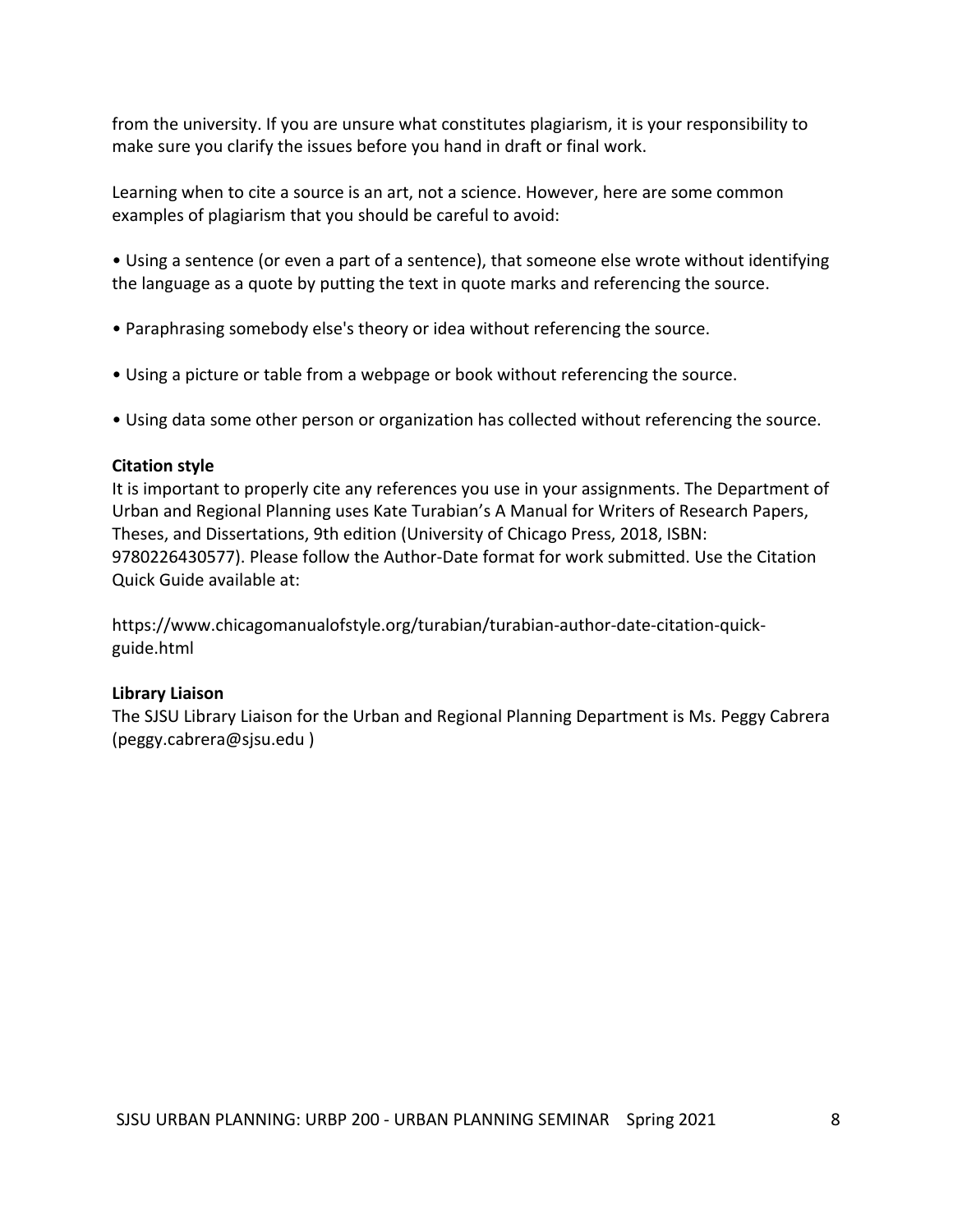# **SAN JOSÉ STATE UNIVERSITY DEPARTMENT OF URBAN AND REGIONAL PLANNING**

# **URBP 200: SEMINAR ON URBAN & REGIONAL PLANNING SPRING 2020 COURSE SCHEDULE**

This schedule is subject to change with fair notice; students will be notified in class and through their sjsu email. It is the student's responsibility to check their sjsu email regularly.

| Week    | Date             | <b>Topics</b>                                  | <b>Assignments Due</b> |
|---------|------------------|------------------------------------------------|------------------------|
| Sync 1  | Feb <sub>2</sub> | Introduction/Overview                          |                        |
| Sync 2  | Feb 9            | <b>Evolution of Cities</b>                     | Exercise 1             |
| Sync 3  | Feb 16           | <b>Big Ideas for Cities</b>                    |                        |
| Sync 4  | Feb 23           | Dominant Planning Paradigms                    | Get book approval      |
|         |                  |                                                | for review             |
| Sync 5  | Mar 2            | Planning in the 21 <sup>st</sup> Century       |                        |
| Sync 6  | Mar 9            | Influences in Planning - Student Presentations | Assignment 1           |
| Sync 7  | <b>Mar 16</b>    | Regional Planning/Transportation Planning      |                        |
| Sync 8  | Mar 23           | <b>Urban Design/Placemaking</b>                | Provide summary of     |
|         |                  |                                                | Assignment 2           |
|         | <b>Mar 30</b>    | <b>Spring Break</b>                            |                        |
| Async 9 | Apr 6            | (No class) Urbanist: Watch and Write Review    |                        |
| Sync 10 | Apr 13           | Community Building/Culture of Cities           | Exercise 2             |
| Sync 11 | Apr 20           | Environmental Planning/Climate Resiliency      |                        |
| Sync 12 | Apr 27           | <b>Housing Matters</b>                         | Assignment 2           |
| Sync 13 | May 4            | Law and Ethics in Planning                     |                        |
| Sync 14 | May 11           | Social Justice and Just Cities                 | Exercise 3             |
|         | May 18           | Take Home Exam (due May 22)                    | Assignment 3           |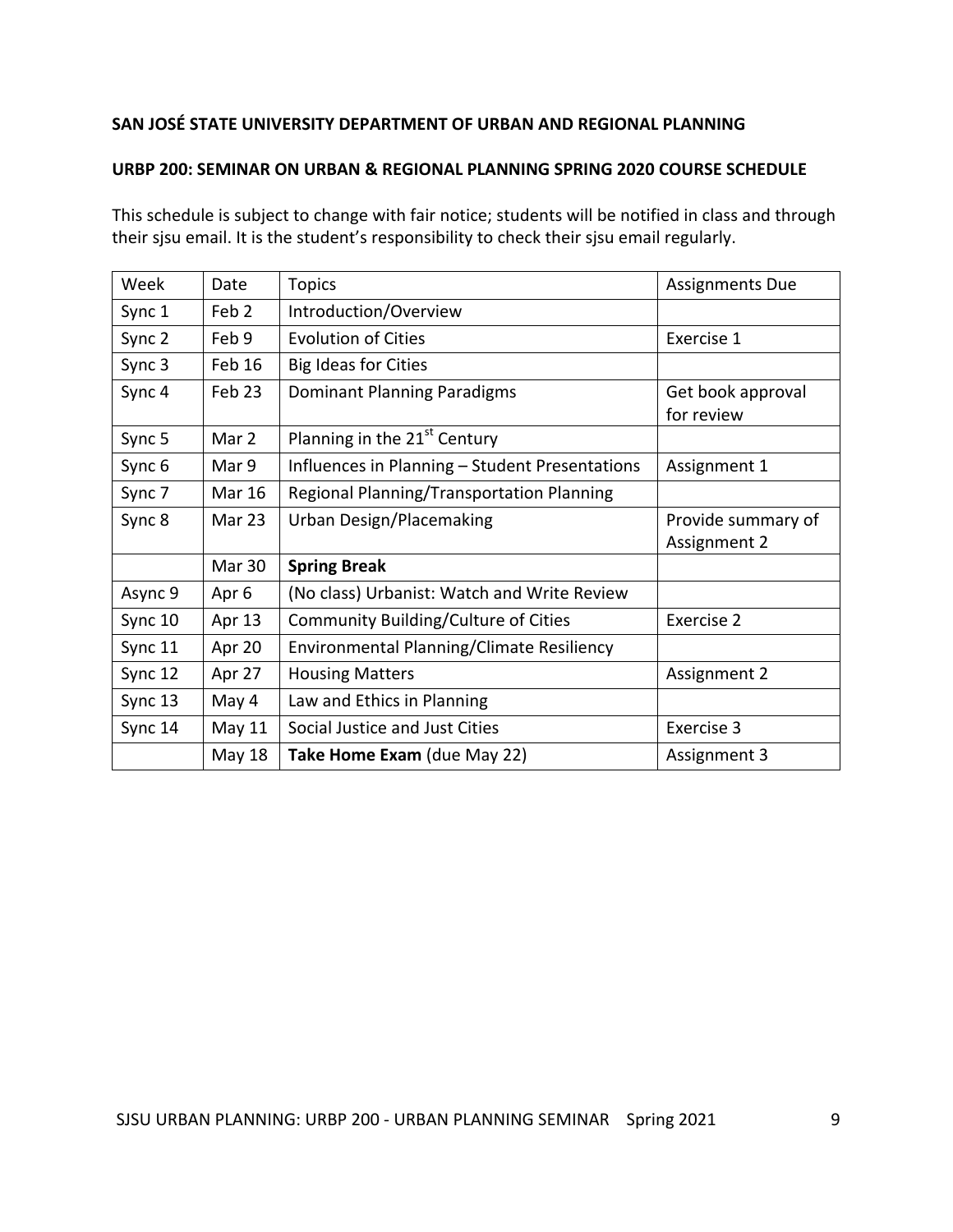# SAN JOSÉ STATE UNIVERSITY DEPARTMENT OF URBAN AND REGIONAL PLANNING

### **DETAILED SCHEDULE AND READINGS**

#### **SESSIONS 1/February 2**

INTRODUCTION/OVERVIEW

Welcome, introductions, review of class purpose and goals, bibliography, readings, basis for grading, office hours/contact, and expectations. Cities and City Building. Why are there cities? What constitutes a good city? What are the roles and purposes of planning, and for whom is it done?

#### **EXERCISE 1: READING THE CITY**

Draw a sketch of a city you are familiar with (it can be the one in which you live or work).

#### **SESSIONS 2/February 9** EVOLUTION OF CITIES

Required Reading

From The City Reader

- Davis, "The Urbanization of the Human Population"
- Mumford, "What is a City?"
- Childe, "The Urban Revolution"
- Kitto, "The Polis"
- Sitte, "The Relationship between Buildings, Monuments, and Public Squares, and the Enclosed Character of Public Squares"

Additional Reading

Sjoberg, "The Origin and Evolution of Cities" Scientific American, pp. 55-62 Blumenfeld. The Modern Metropolis" Scientific American, pp 64-74

**SESSION 3/February 16 BIG IDEAS FOR CITIES** 

From The City Reader

Required Reading

- Wirth, "Urbanism as a Way of Life"
- Olmstead, "Public Parks and the Enlargement of Towns"
- Howard, "The Town-Country Magnet"
- Le Corbusier, "A Contemporary City"
- Perry, "The Neighborhood Unit"
- Wright, "Broadacre City: A New Community Plan"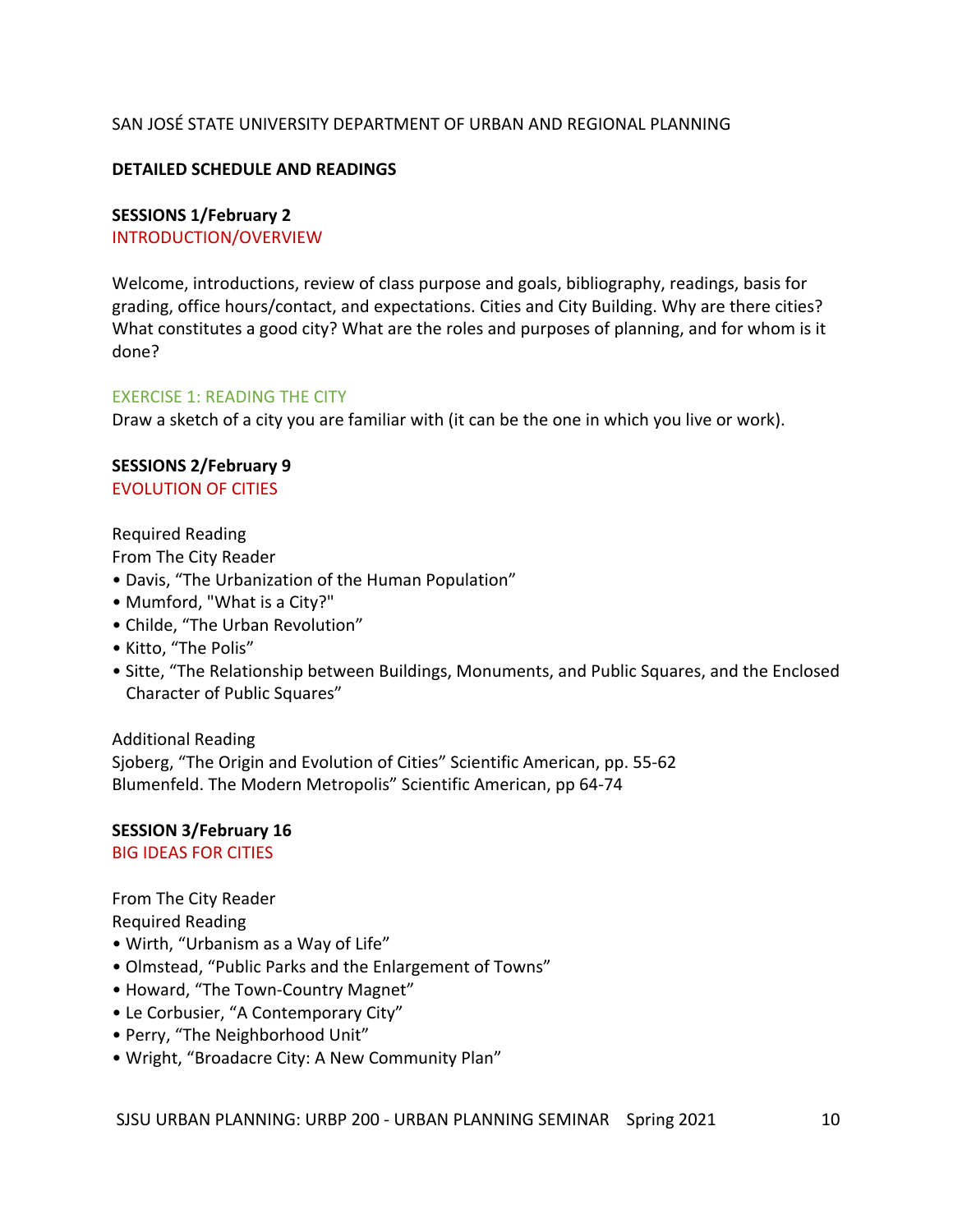# **SESSION 4/ February 23**

# DOMINANT PLANNING PARADIGMS

Required Reading

From The City Reader

- Burgess, "The Growth of the City: An Introduction to the Research Project"
- Hall, "The City of Theory"
- Taylor, "Anglo American Planning Theory since 1945: Three Significant Developments But No Paradigm Shifts"
- Kaiser and Godschalk, "Twentieth Century Land Use Planning: A Stalwart Family Tree"
- Dear, "The Los Angeles School of Urbanism: An Intellectual History"

# **SESSION 5/March 2**

# PLANNING AND GOVERNANCE

Issues of City, Metropolitan, and Regional Governance. Common forms of municipal governance. Conflicts of urban/regional policy and place-based land use decision-making. Evolving local decision-making and participation in larger geographic regions. Interagency cooperation: voluntary and forced.

From The City Reader Required Reading Zoning

- Forester, "Planning in the Face of Conflict"
- Harvey, "Contested Cities: Social Process and Spatial Form"
- Clarence Stone, "Reflections on Regime Politics: From Governing Coalition to Urban Political Order

**SESSION 6/March 9 INFLUENCES IN PLANNING** 

# STUDENT PRESENTATIONS {ASSIGNMENT 2)

# **SESSION 7/March 16**

REGIONAL PLANNING/TRANSPORTATION PLANNING

From The City Reader Required Reading

- Fishman, "Beyond Suburbia: The rise of the technoburb"
- Jackson, "The Drive-in Culture of Contemporary America"
- Jacobs, "The Use of Sidewalks: Safety"
- Davis, "Fortress LA"
- Bruegmann, "The Causes of Sprawl"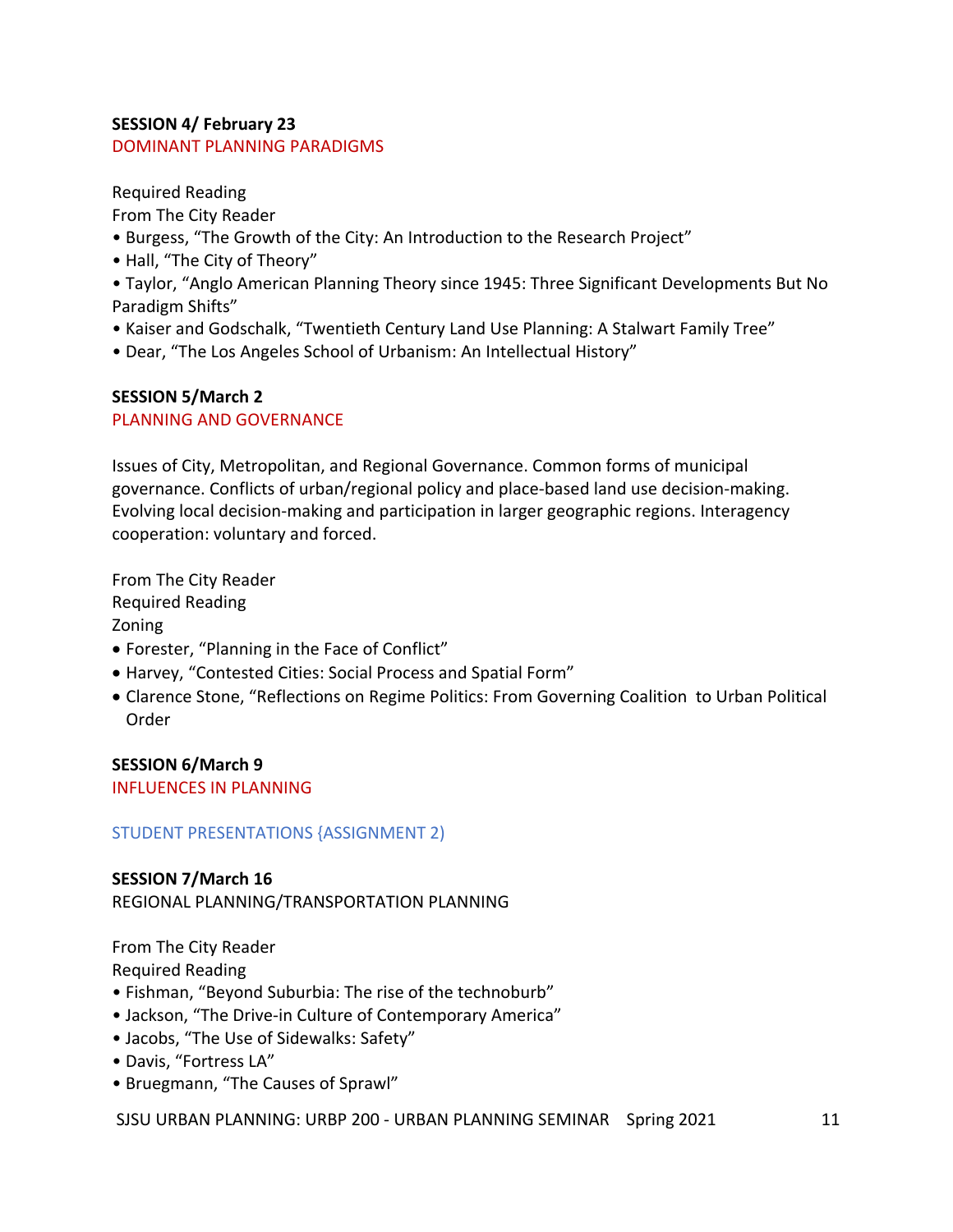• Calthorpe & Fulton, "Designing the Region" and "Designing the Region is designing the Neighborhood"

• Plan Bay Area 2050: https://www.planbayarea.org/2050-plan/plan-bay-area-2050-draftblueprint

### **SESSION 8/March 23**

URBAN DESIGN and PLACEMAKING

From The City Reader Required Reading

- Lynch, "The City Image and Its Elements"
- Jacobs & Appleyard, "Towards an Urban Design Manifesto"
- Whyte, "The Design of Spaces"
- Project for Public Spaces, "What is Placemaking?"
- Madanipour, "Social Exclusion and Space"
- Congress for the New Urbanism, "Charter of the New Urbanism"
- Duany & Plater-Zyberk, "The Neighborhood, the District, and the Corridor"

### **SESSION 9/April 6**

**ASYNC – NO CLASS** Video: Urbanized - https://sjsu.kanopy.com/video/urbanized-2

### **EXERCISE 2: REVIEW OF URBANIZED**

Watch the video URBANIZED. Write a 1500 word paper with your analysis of the movie. Include an overview, main ideas, and three key takeaways from the video content. Include a paragraph on ideas that could have been discussed.

#### **SESSION 10/ April 13** COMMUNITY BUILDING/CULTURE OF CITIES

From The City Reader

Required Reading

- Arnstein, "A Ladder of Citizen Participation"
- Davidoff, "Advocacy and Pluralism in Planning"
- DuBois, "The Negro Problems of Philadelphia", "The Question of Earning a Living"
- Putnam, "Bowling Alone: America's Declining Social Capital"
- Wilson, "From Institutional to Jobless Ghettos"
- Wilson & Kelling, "Broken Windows"

### **SESSION 11 / April 20**

ENVIRONMENTAL PLANNING AND CLIMATE RESILIENCY